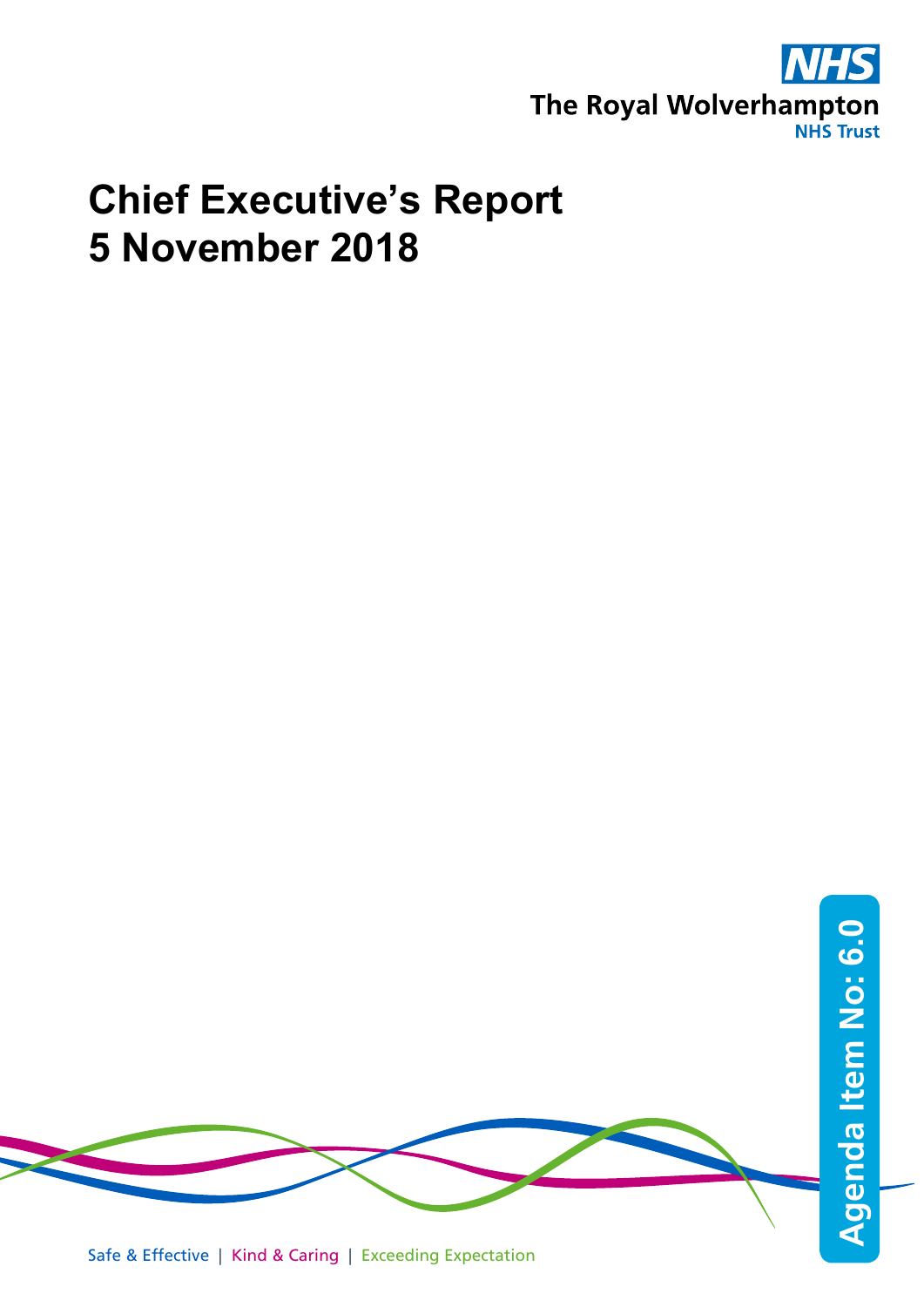**NHS** The Royal Wolverhampton

| <b>Trust Board Report</b>      |                                                                                                                                                                                             |  |  |  |
|--------------------------------|---------------------------------------------------------------------------------------------------------------------------------------------------------------------------------------------|--|--|--|
| <b>Meeting Date:</b>           | 5 November 2018                                                                                                                                                                             |  |  |  |
| Title:                         | <b>Chief Executive's Report</b>                                                                                                                                                             |  |  |  |
| <b>Executive</b>               | This report indicates my involvement in various events, policies recently                                                                                                                   |  |  |  |
| <b>Summary:</b>                | approved, and consultant appointments.                                                                                                                                                      |  |  |  |
| <b>Action</b>                  | <b>Receive and note</b>                                                                                                                                                                     |  |  |  |
| <b>Requested:</b>              |                                                                                                                                                                                             |  |  |  |
| For the attention of the Board |                                                                                                                                                                                             |  |  |  |
| <b>Assure</b>                  | Assurance relating to the appropriate activity of the CEO.<br>$\bullet$                                                                                                                     |  |  |  |
| <b>Advise</b>                  | None in this report.<br>$\bullet$                                                                                                                                                           |  |  |  |
| <b>Alert</b>                   | None in this report.<br>$\bullet$                                                                                                                                                           |  |  |  |
| Author +                       | Email keith.wilshere1@nhs.net<br>Tel 01902 694294                                                                                                                                           |  |  |  |
| <b>Contact Details:</b>        |                                                                                                                                                                                             |  |  |  |
| <b>Links to Trust</b>          | 1. Create a culture of compassion, safety and quality                                                                                                                                       |  |  |  |
| <b>Strategic</b>               | 2. Proactively seek opportunities to develop our services<br>3. To have an effective and well integrated local health and care system that operates efficiently                             |  |  |  |
| <b>Objectives</b>              | 4. Attract, retain and develop our staff, and improve employee engagement                                                                                                                   |  |  |  |
|                                | 5. Maintain financial health - Appropriate investment to patient services                                                                                                                   |  |  |  |
|                                | 6. Be in the top 25% of all key performance indicators                                                                                                                                      |  |  |  |
| <b>Resource</b>                | None                                                                                                                                                                                        |  |  |  |
| Implications:                  |                                                                                                                                                                                             |  |  |  |
| <b>CQC Domains</b>             | Responsive: services are organised so that they meet people's needs.                                                                                                                        |  |  |  |
|                                | Well-led: the leadership, management and governance of the organisation make sure it's<br>providing high-quality care that's based around individual needs, that it encourages learning and |  |  |  |
|                                | innovation, and that it promotes an open and fair culture.                                                                                                                                  |  |  |  |
| <b>Equality and</b>            | None in this report.                                                                                                                                                                        |  |  |  |
| <b>Diversity Impact</b>        |                                                                                                                                                                                             |  |  |  |
| <b>Risks: BAF/TRR</b>          | None in this report.                                                                                                                                                                        |  |  |  |
| <b>Public or</b>               | Public                                                                                                                                                                                      |  |  |  |
| <b>Private:</b>                |                                                                                                                                                                                             |  |  |  |
| <b>Other formal</b>            | As detailed in the report.                                                                                                                                                                  |  |  |  |
| bodies involved:               |                                                                                                                                                                                             |  |  |  |
| <b>NHS</b>                     | In determining this matter, the Board should have regard to the Core principles                                                                                                             |  |  |  |
| <b>Constitution:</b>           | contained in the Constitution of:                                                                                                                                                           |  |  |  |
|                                | Equality of treatment and access to services                                                                                                                                                |  |  |  |
|                                | High standards of excellence and professionalism<br>Service user preferences                                                                                                                |  |  |  |
|                                | Cross community working                                                                                                                                                                     |  |  |  |
|                                | <b>Best Value</b>                                                                                                                                                                           |  |  |  |
|                                | Accountability through local influence and scrutiny<br>٠                                                                                                                                    |  |  |  |

| <b>Background Details</b> |                                                                                                                               |  |
|---------------------------|-------------------------------------------------------------------------------------------------------------------------------|--|
| 1.0                       | <b>Review</b>                                                                                                                 |  |
|                           | This report indicates my involvement in local, regional and national meetings of<br>significance and interest to the Board.   |  |
| 2.0                       | <b>Consultants</b>                                                                                                            |  |
|                           | There has been one Consultant Appointment since I last reported:<br>Dr Cyril Chacko Intensive Care Medicine and Anaesthetics. |  |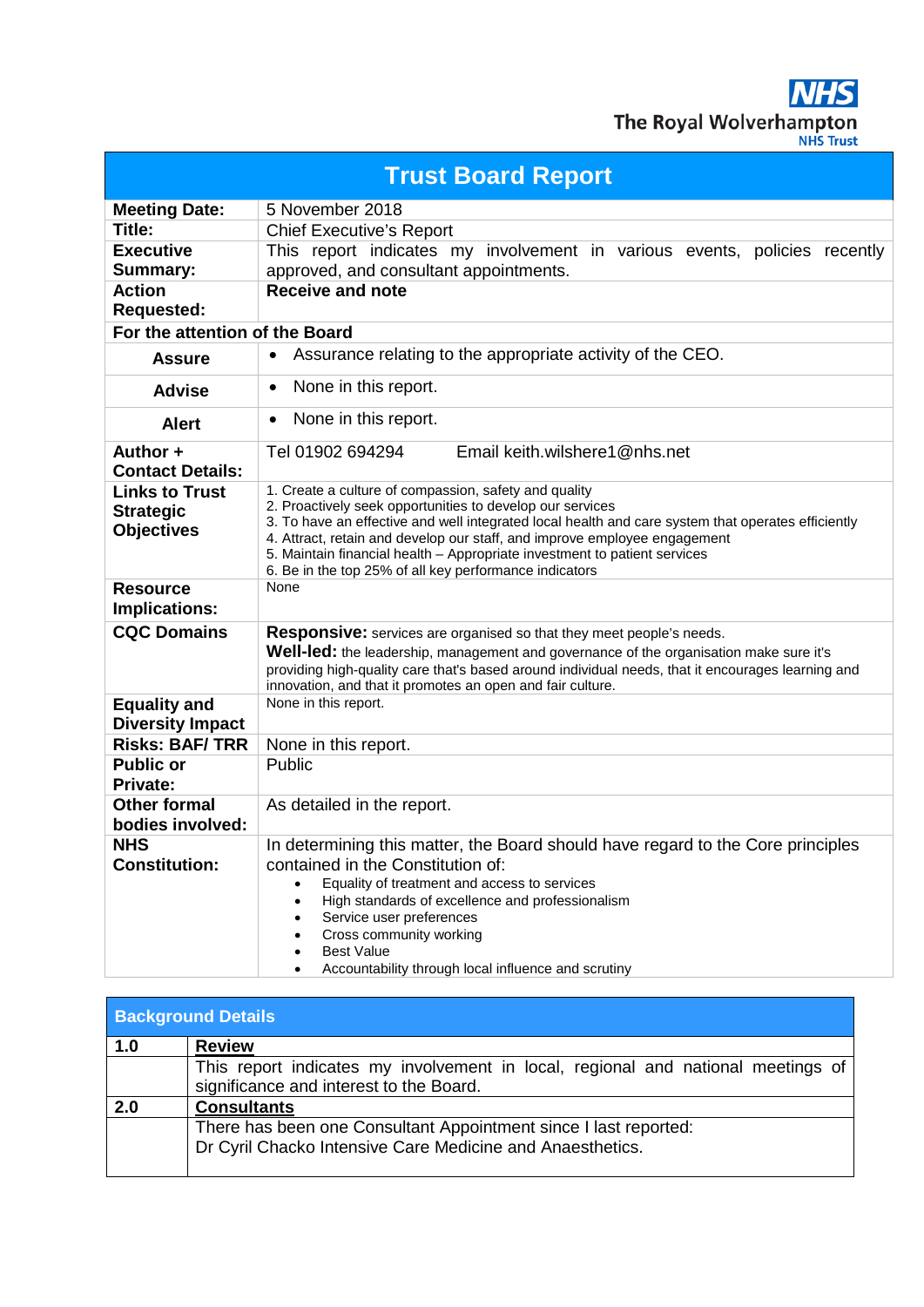| 3.0 | <b>Policies and Strategies</b>                                                                      |
|-----|-----------------------------------------------------------------------------------------------------|
|     | Since my last report, the following Policies and Strategies were approved;                          |
|     | 18/341: CP48: Supervision of all non-consultant medical staff                                       |
|     | 18/343: IP09 Gloves Policy                                                                          |
|     | 18/344: IP10 Isolation Policy                                                                       |
|     | 18/345: IP19 Spillage Policy                                                                        |
|     | 18/346: IP20 Urinary Catheter Policy                                                                |
|     | 18/347: CP53 Safeguarding Adult Policy                                                              |
|     | 18/348: HR46 Medical Appraisal Policy                                                               |
|     | 18/349: HR47 Social Media Policy [Personal Use] Policy                                              |
|     | 18/350: Study Leave Policy                                                                          |
|     | 18/351: Survey Monkey SOP                                                                           |
|     | 18/352: OP07 Health Records Policy                                                                  |
|     | 18/353: HR01 Work life Balance / Family Friendly (Leave) Policy and the Leave                       |
|     | for Official Duties Policy                                                                          |
|     |                                                                                                     |
| 4.0 | <b>Visits and Events</b>                                                                            |
|     | Since the last Board meeting I have undertaken a range of duties, meetings and                      |
|     | contacts locally and nationally including:                                                          |
|     | On 24 September I participated in a Clinical Research Network (CRN) West                            |
|     | Midlands Host Executive Group meeting.                                                              |
|     | On 25 September I was invited to speak at the City of Wolverhampton Skills<br>$\bullet$             |
|     | Dinner - Improving Apprenticeships.                                                                 |
|     | On 26 September I had a visit by Australian Academics who were visiting the<br>$\bullet$            |
|     | <b>Trust and Health Services Management Centre</b>                                                  |
|     | On 27 September I attended Health Service Journal's (HSJ) first inaugural                           |
|     | Integrated Care Summit in Manchester to present 'Strengthening Primary Care.                        |
|     | Evaluating differing models of provision'.                                                          |
|     | On 28 September I attended HSJ summit.<br>$\bullet$                                                 |
|     | On 2 October I had a meeting with Professor Dion Morton at University Hospitals                     |
|     | Birmingham regarding Genomics. I also attended a third Opti-Prem Study                              |
|     | Steering Committee meeting at Birmingham Chamber of Commerce.                                       |
|     | On 3 October I attended the NHS Improvement Chief Executives Midlands and<br>$\bullet$              |
|     | East meeting at Leicester Football Club.                                                            |
|     | On 4 October I attended the CRN West Midlands Awards 2018 held at The                               |
|     | Mailbox, Birmingham.                                                                                |
|     | On 5 October I attended the Executive Patient Flow Winter Summit in London.<br>$\bullet$            |
|     | On 8 October I participated in Consultant Intensive Care Unit (ICU) interviews. I<br>٠              |
|     | also attended a meeting with Dr Helen Hibbs from Public Health Wolverhampton.                       |
|     | On 9 October I attended the NHS Provider Annual conference in Manchester.<br>٠                      |
|     | On 10 October I was asked to present at Healthcare Financial Management<br>$\bullet$                |
|     | Association (HFMA) event in London. Rosie Edwards and Junior Hemans, Non-                           |
|     | Executive Directors also attended.                                                                  |
|     | On 11 October I participated in a General Practitioner (GP) partnership Review<br>$\bullet$         |
|     | Reference Group meeting in London.                                                                  |
|     | On 12 October I chaired the West Midland Cancer Alliance Board meeting held in                      |
|     | Birmingham. I also had a meeting with Richard Beeken (CEO Walsall Healthcare                        |
|     | NHS Trust) and Paul Mauback (Dudley NHS Foundation Trust) to discuss                                |
|     | System Strategy.                                                                                    |
|     | On 15 October I participated in the Black Country and West Bromwich STP<br>$\bullet$                |
|     | Partnership Board meeting held in West Bromwich.                                                    |
|     | On 16 October I had a meeting with Andrea Gordon from NHS England,<br>$\bullet$                     |
|     | regarding the Regional Cancer Board.                                                                |
|     | On 17 October I was asked to present at the HFMA Directors Forum regarding<br>Vertical Integration. |
|     |                                                                                                     |
|     | On 18 October I participated in a NIHR and Clinical Research Network event in                       |